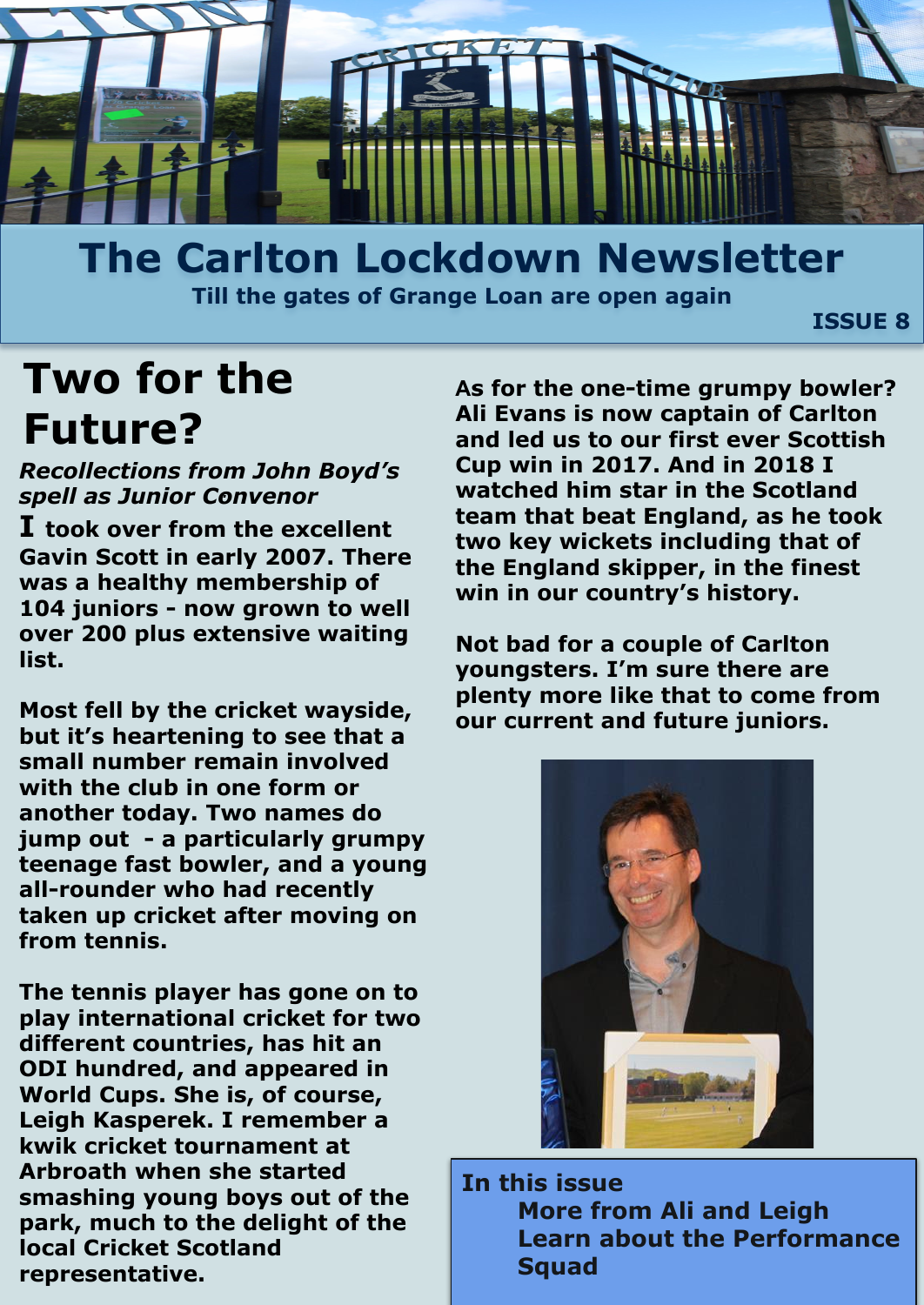# **EVVO!**

*A question and answer session with Carlton skipper Ali Evans* 

*What's your first memory of Carlton?*

**When I was about 10, my father took me to winter junior training at Merchiston. The session was run by Gavin Scott but there was the young Fraser Watts helping coach. The memory that sticks however is Brian Forrester constantly trying to get me to bend my front knee when driving, something he still tries to do.**



*What is the most important thing a coach has ever said to you?*

**The best piece of advice I have ever received is, be the best version of what you do best. All cricketers have strengths and weaknesses and in striving to improve it is easy to focus only on weaknesses. However, ultimately it is our strengths that will allow us to succeed. So this should always be the basis on which improvements should be built.**

*Who is the best you've ever bowled to?*

**I learned the hard way during the World Cup in 2015. There have been very few occasions when bowling I have felt completely out of control. This was the case when bowling at Kumar Sangakkara against Sri Lanka. The time and control he had was phenomenal, and it was clear to all that he knew what his strengths were and he was going to stick to them.**

#### *Favourite wicket you've ever taken?*

**Unfortunately I wasn't able to get him out during that game, which I certainly would have classified as my favourite wicket ever. I'm not sure I have a favourite wicket - my most memorable would be when I was at Derbyshire and played a 3 day game against South Africa. I removed Jacques Rudolph, LBW with one of the few balls I have ever actually swung. This was on the back of bowling 3 or 4 maidens to Hashim Amla. Unforgettable.**

#### *Your best moment for Carlton?*

**It has to be winning the Scottish Cup final. It wasn't only the fact we won, it was the way we did it. The way in which the whole team fought back on three or four occasions when it looked like the game was getting away from us and pulled together still sticks with me. Also the fact that it was a team spread from Carlton players through and through, spanning the generations made it so much sweeter.**



*Did you recognise the pads in Issue 6? They are Zaki Yusaf's*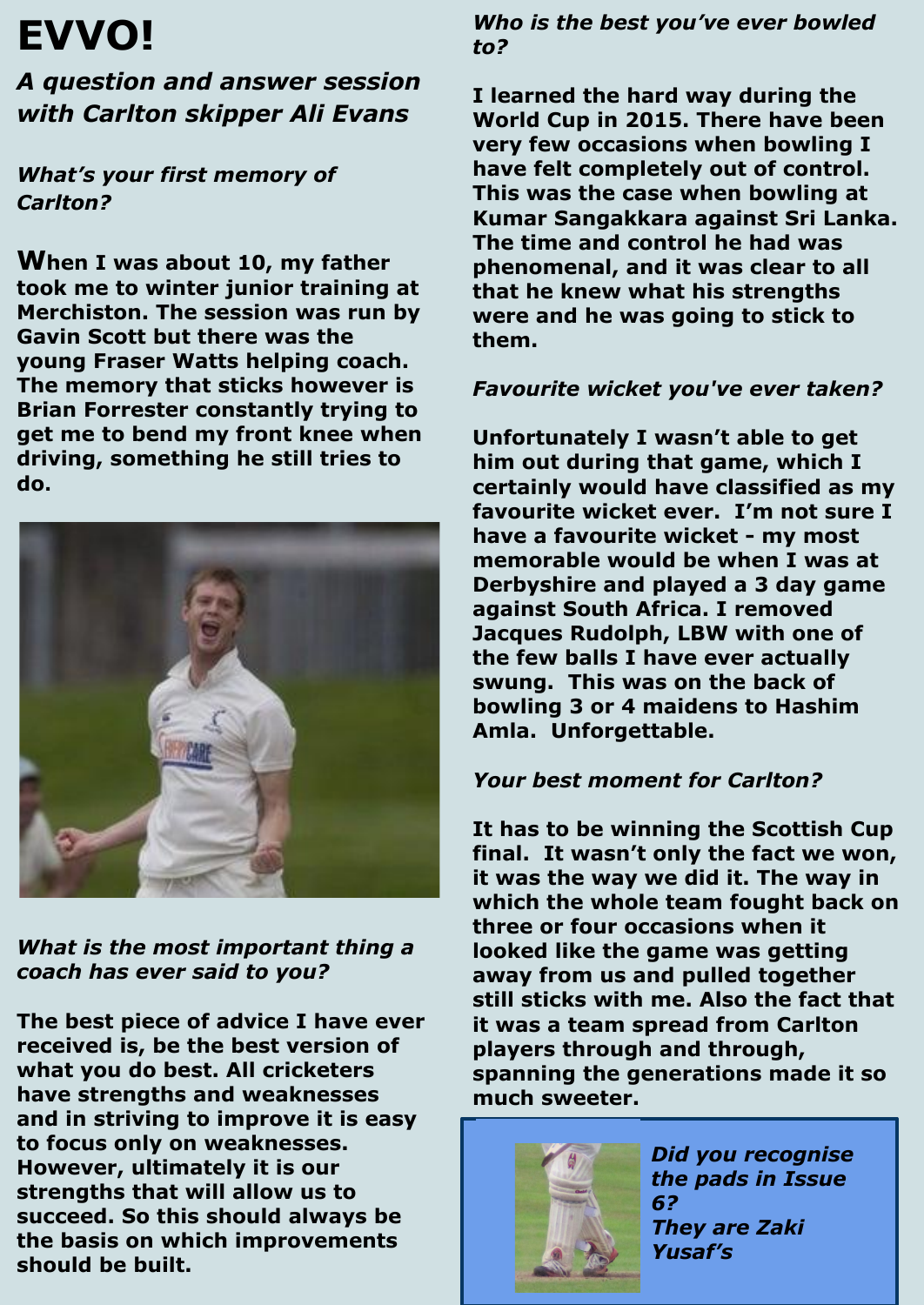## **The Carlton Performance Squad**

*John Beattie gives an insight into how Carlton is investing in the future*

**Development of junior cricketers is a cornerstone of Carlton's identity as a cricket club. It's a proud boast that, when we won the Men's Scottish Cup in 2017, seven of the team were ex-Carlton juniors. Last season over 50% of the men's first team and second team were Performance Squad players, and there's a strong pipeline of junior talent coming through.** 

**It's a big jump, however, from promising junior to first team superstar.**

**The Performance Squad was formed three years ago as a means of developing junior players to form the backbone of the 1s & 2s in 5 years' time. We have a squad of twenty five 15-25 year olds: most have played age group cricket for the Eastern Knights, many have U15/U17/U19 Scotland caps, and one, Hannah Rainey, has received full caps for the Scotland Wildcats.**

**This winter's training programme was extensive: Over 100 hours of training and skills sessions at the National Cricket Centre and James Gillespie's High School, a further set of 10 Strength and Conditioning sessions and an online Sports Psychology programme.** 

**Coaches include our own legends Fraggle & Stevie, and this year further coaching inputs came from Dewald Nel, George Munsey and Olly Hairs.**

**Sadly, all the hard work had to grind to a halt in March. The squad has been keeping in touch with Zoom calls, training challenges, and fitness programmes, including Ali Shah's brutal fitness test (1 minute each of push-ups, squats, sit ups and dips - record Mo Nauman 228 total).** 

**Fingers are crossed for cricket in 2020, but rest assured we'll be doing it all again for 2021.** 

**It's our investment for the future.**

**"When you carry your bat, you don't carry it alone."** 

# **The Wait**

**a short film issued recently by the ECB see it on this link**

**[http://www.ecb.co.uk/vid](https://www.google.com/url?q=http://www.ecb.co.uk/video/1670476&sa=D&ust=1590338998865000&usg=AFQjCNGxDJ29kFKp332ShMVWGbqW11C53g) [eo/1670476](https://www.google.com/url?q=http://www.ecb.co.uk/video/1670476&sa=D&ust=1590338998865000&usg=AFQjCNGxDJ29kFKp332ShMVWGbqW11C53g)**

CRICI

LOVERS

ANK